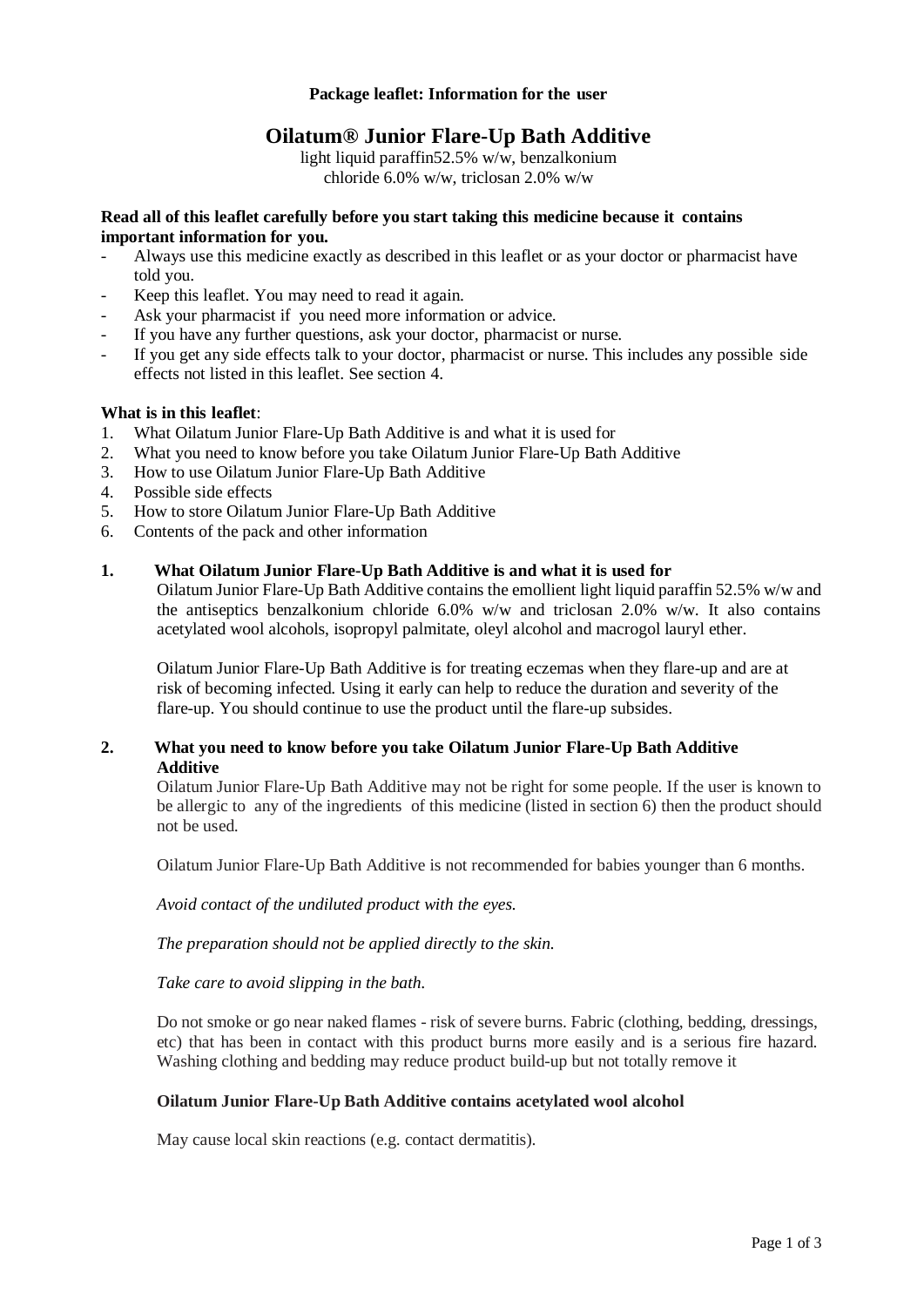# **3. How to use Oilatum Junior Flare-Up Bath Additive**

*Oilatum Junior Flare-Up Bath Additive* is an effective cleanser and should not be used with soap. You should not use *Oilatum Junior Flare-Up Bath Additive* neat (undiluted) on your skin, it should always be diluted with water.

**Adults and Children:** In an eight inch bath add 2 capfuls. In a four inch bath add 1 capful.

**Infants:** Add 1 ml (just sufficient to cover the bottom of the cap) and mix well with water.

Soak for  $10 - 15$  minutes, gently pat the skin dry with a clean towel. Use once daily.

### TAKE CARE TO AVOID SLIPPING IN THE BATH

The undiluted product should not be allowed to come into contact with the eyes. If the undiluted product accidentally comes into contact with the eyes, reddening may occur.

You should wash the eyes thoroughly with clean water for 15 minutes. If there is persistent irritation, you should ask your pharmacist or doctor for advice taking the bottle with you.

The product is only intended for use on the skin when diluted with water. It should not be taken internally. If the undiluted product is accidentally swallowed; drink 1 to 2 glasses of milk or water and ask your doctor for advice taking this bottle with you.

The product is only intended for use on the skin when diluted with water. It should not be taken internally. If the undiluted product is accidentally swallowed; drink 1 to 2 glasses of milk or water and ask your doctor for advice taking this bottle with you. If a large quantity of the undiluted product is swallowed, you should contact your hospital casualty department for advice.

#### **4. Possible side effects**

Like all medicines, this medicine can cause side effects, although not everybody gets them.

Not known (frequency cannot be estimated from the available data):

 Hypersensitivity reactions, and local skin reactions (e.g. contact dermatitis with triclosan).

### **Reporting of side effects**

If you get any side effects, talk to your doctor, pharmacist or nurse. This includes any possible side effects not listed in this leaflet. You can also report side effects directly via: HPRA Pharmacovigilance Website: [www.hpra.ie](http://www.hpra.ie/) By reporting side effects you can help provide more information on the safety of this medicine.

### **5. How to store Oilatum Junior Flare-Up Bath Additive**

Keep this medicine out of the sight and reach of children.

Do not use this medicine after the expiry date which is stated on the bottle and carton after "EXP". The expiry date refers to the last day of that month.

There are no special storage requirements.

#### **6. Contents of the pack and other information**

Oilatum Junior Flare-Up Bath Additive is supplied in bottles containing 150ml bath additive and 300ml bath additive. Not all pack sizes may be marketed.

The active substances of *Oilatum Junior Flare-Up Bath Additive are* Light liquid paraffin 52.5 %w/w, Benzalkonium chloride 6.0 %w/w, Triclosan 2.0 %w/w. The other ingredients are Acetylated wool alcohols, Isopropyl palmitate, Oleyl alcohol and Macrogol lauryl ether.